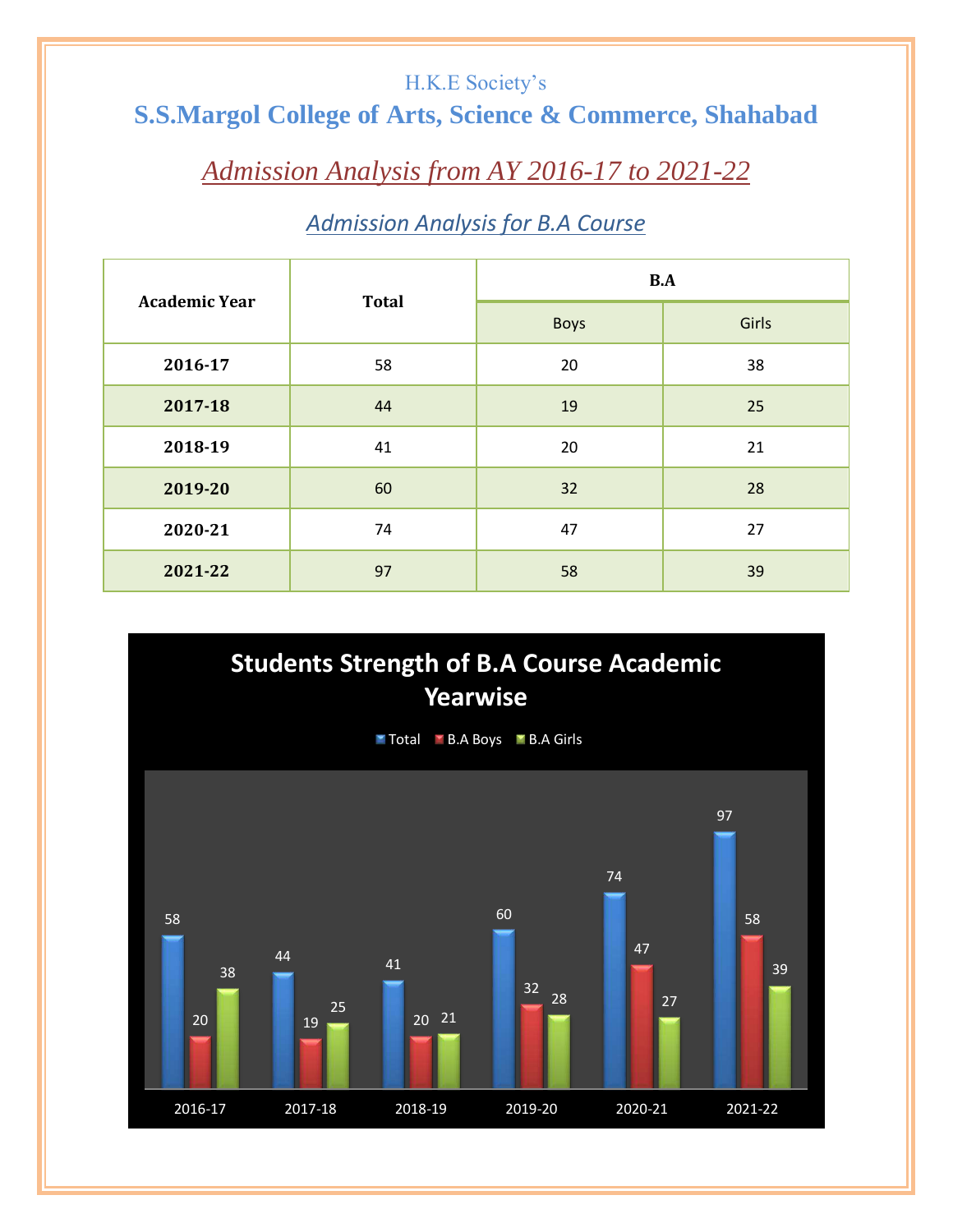# *Admission Analysis from AY 2016-17 to 2021-22*

### *Admission Analysis for B.Sc Course*

| <b>Academic Year</b> | <b>Total</b> | <b>B.Sc</b> |       |
|----------------------|--------------|-------------|-------|
|                      |              | <b>Boys</b> | Girls |
| 2016-17              | 103          | 51          | 52    |
| 2017-18              | 99           | 34          | 65    |
| 2018-19              | 151          | 67          | 84    |
| 2019-20              | 188          | 90          | 98    |
| 2020-21              | 200          | 104         | 96    |
| 2021-22              | 156          | 71          | 85    |